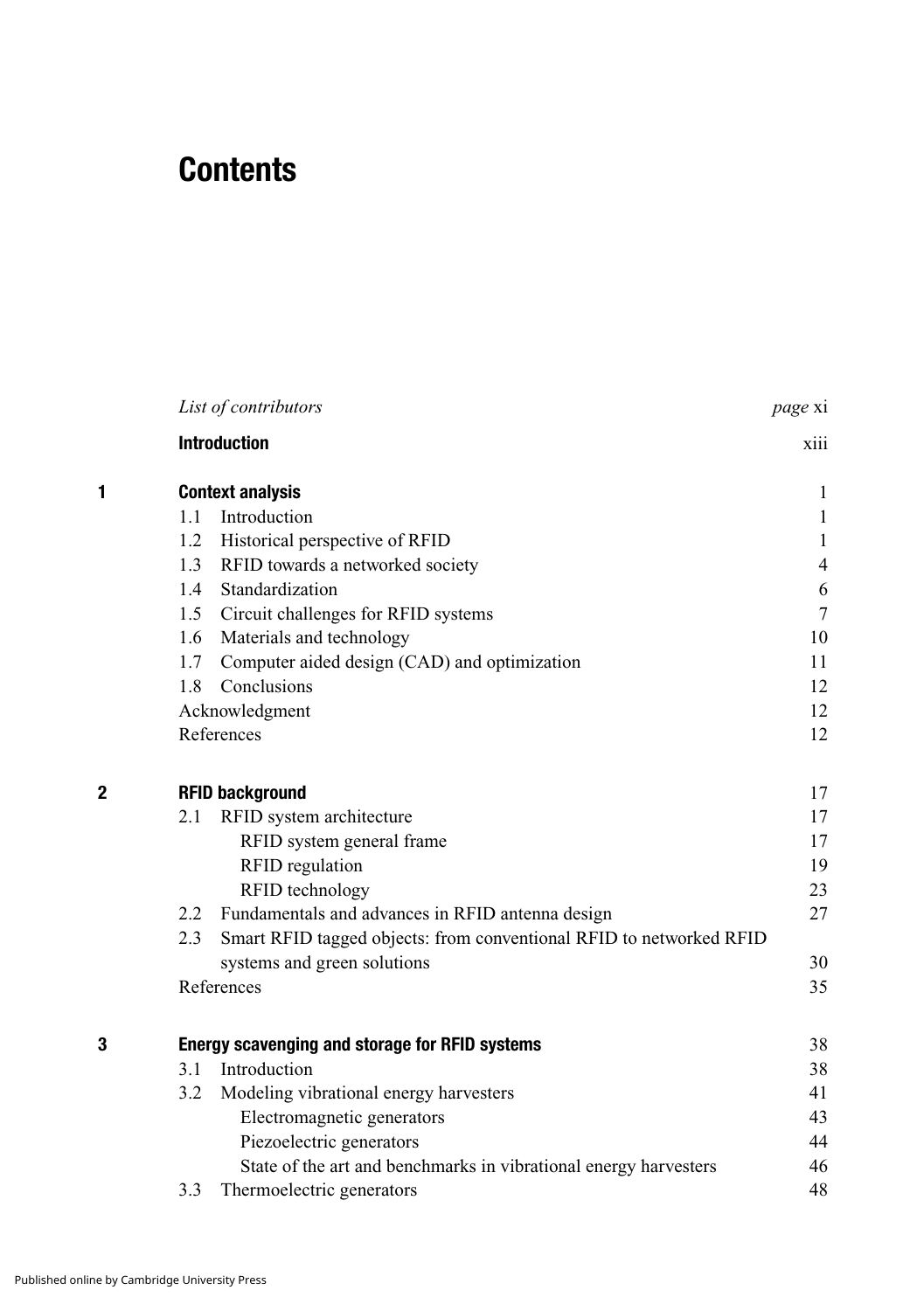|   | 3.4 | Scavenging architectures for vibrational and thermoelectric      |     |
|---|-----|------------------------------------------------------------------|-----|
|   |     | energy harvesters                                                | 50  |
|   | 3.5 | Scavenging architecture for RFID rectenna and voltage multiplier | 52  |
|   |     | General purpose approach to the design of the rectenna           | 55  |
|   |     | Selection of rectenna components                                 | 57  |
|   |     | Antenna topology                                                 | 57  |
|   |     | Rectifier topology                                               | 61  |
|   |     | Antenna(s)/rectifier(s) architecture                             | 63  |
|   |     | Rectenna design results                                          | 64  |
|   | 3.6 | Design of power conversion circuits                              | 66  |
|   |     | References                                                       | 70  |
| 4 |     | <b>Technologies for RFID sensors and sensor tags</b>             | 76  |
|   | 4.1 | RFID sensor concept and constraints                              | 76  |
|   |     | RFID sensor architecture                                         | 76  |
|   |     | Active and passive RFID tags                                     | 76  |
|   |     | RFID sensor technology for wireless sensor networks              | 77  |
|   |     | Power constraints                                                | 78  |
|   |     | Current technological challenges                                 | 80  |
|   | 4.2 | SAW-based RFID sensors                                           | 82  |
|   |     | Basic principles of SAW RFID sensors                             | 82  |
|   |     | Design of SAW RFID sensors                                       | 83  |
|   |     | Fields of application                                            | 85  |
|   | 4.3 | CMOS-based RFID sensors                                          | 85  |
|   |     | System architecture of a CMOS RFID system                        | 85  |
|   |     | Multi-standard analog frontend                                   | 87  |
|   |     | Ultra-low-power rectifier                                        | 87  |
|   |     | Tag-to-reader communication                                      | 92  |
|   |     | Reader-to-tag communication                                      | 92  |
|   |     | Clock generation and clock recovery                              | 93  |
|   |     | Sensor interface                                                 | 94  |
|   |     | Wireless sensing                                                 | 94  |
|   |     | Timing constraint                                                | 95  |
|   |     | Time-domain comparator                                           | 97  |
|   |     | Digital-to-analog converter                                      | 98  |
|   |     | Temperature sensor                                               | 102 |
|   |     | Distance measurement                                             | 103 |
|   |     | Local positioning                                                | 103 |
|   |     | Modulated back-scattering with passive transponders              | 106 |
|   |     | Measurement setup for distance measurement                       | 106 |
|   |     | User defined EPC custom command for distance                     |     |
|   |     | measurement                                                      | 106 |
|   |     | CMOS RFID system tests                                           | 109 |
|   | 4.4 | Comparison of SAW and CMOS RFID sensors                          | 111 |
|   |     | References                                                       | 111 |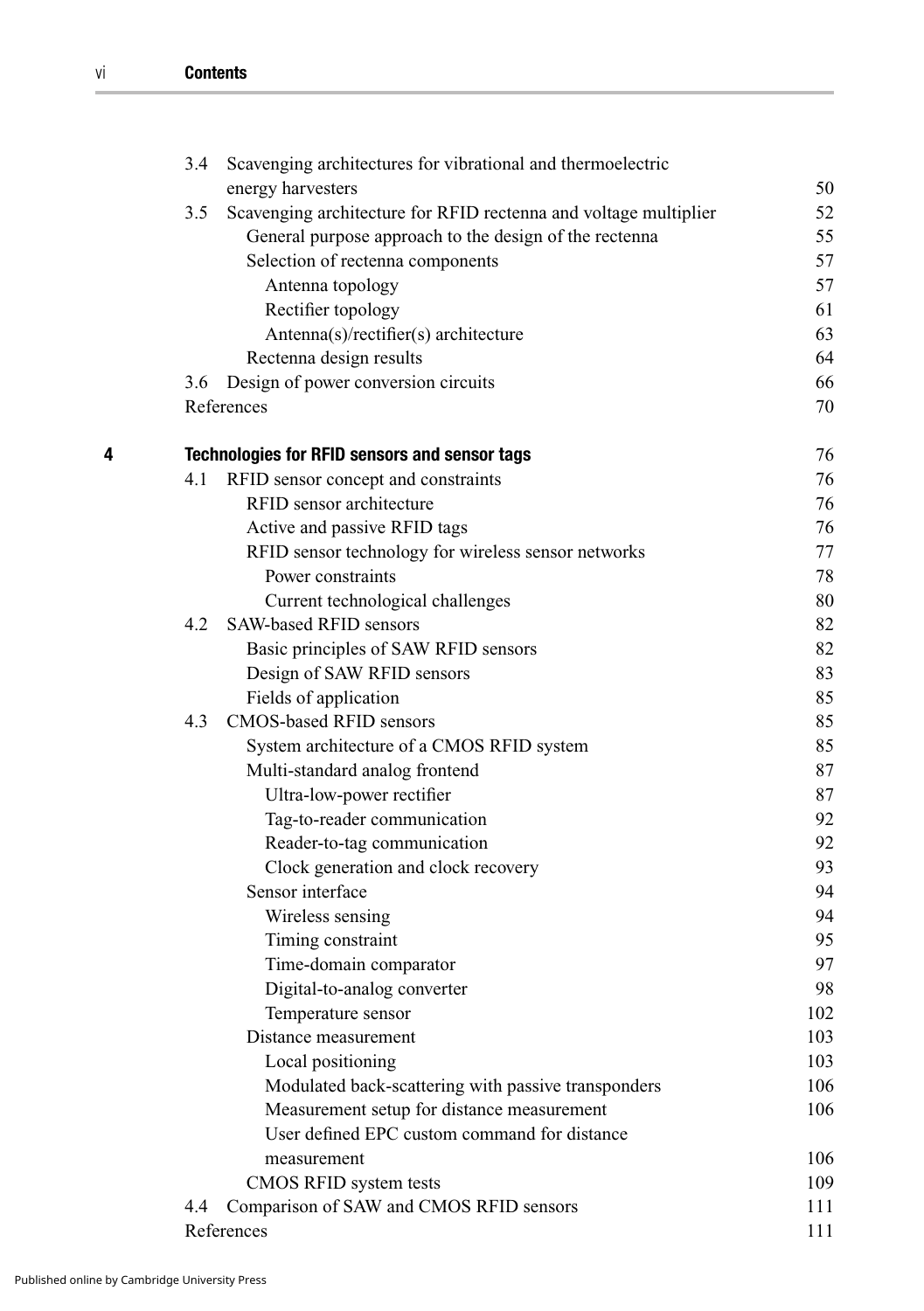| 5 |     | <b>Unconventional RFID systems</b>                                | 116 |
|---|-----|-------------------------------------------------------------------|-----|
|   | 5.1 | Introduction                                                      | 116 |
|   |     | Efficient and energy-aware approaches                             | 119 |
|   |     | RFID for location                                                 | 120 |
|   |     | RFID for household applications                                   | 121 |
|   | 5.2 | Efficient and energy-aware approaches                             | 121 |
|   |     | Extending the coverage range of RFID systems                      | 122 |
|   |     | The radio link using multi-sine signals                           | 123 |
|   |     | Multi-sine power-link                                             | 124 |
|   |     | Multi-sine data downlink                                          | 125 |
|   |     | Multi-sine data uplink                                            | 127 |
|   |     | Laboratory test beds and measurements                             | 129 |
|   |     | Measurement setup 1                                               | 129 |
|   |     | Measurement setup 2                                               | 130 |
|   |     | Measurement setup 3                                               | 132 |
|   |     | Results discussion                                                | 134 |
|   |     | Protocols for reduction of energy consumption                     | 134 |
|   |     | Proposed architecture and algorithm                               | 135 |
|   |     | Signal strength measurement                                       | 135 |
|   |     | Preliminary measurements                                          | 137 |
|   | 5.3 | UWB location based on passive sensors                             | 139 |
|   | 5.4 | RFID for household applications                                   | 143 |
|   |     | A battery-less remote control system based on a multi-RFID scheme | 143 |
|   |     | Proposed system                                                   | 144 |
|   |     | The novel N-port microstrip network                               | 146 |
|   |     | References                                                        | 150 |
| 6 |     | Integrating tiny RFID- and NFC-based sensors with the Internet    | 152 |
|   | 6.1 | Introduction                                                      | 152 |
|   | 6.2 | RFID-based networked prototypes                                   | 153 |
|   |     | Semi-passive                                                      | 153 |
|   |     | Solar-powered UHF tag for localization                            | 153 |
|   |     | WISP-based                                                        | 156 |
|   |     | Concealable and flexible antennas for the WISP module             | 156 |
|   |     | Multipacket reception for the RFID EPC Gen2 protocol              | 157 |
|   |     | Chemical gas sensing                                              | 158 |
|   |     | Passive                                                           | 160 |
|   |     | Paper-based ultra-high frequency sensor                           | 160 |
|   |     | Metallic structural strain sensor                                 | 161 |
|   | 6.3 | NFC-based networked prototype                                     | 163 |
|   | 6.4 | Using WSNs to interface with the internet                         | 165 |
|   |     | Crossbow WSN for location tracking                                | 166 |
|   |     | ZigBee                                                            | 168 |
|   |     | SWIM – smart wireless integrated module                           | 168 |
|   |     | Near-field certificate of authenticity reader                     | 169 |
|   |     |                                                                   |     |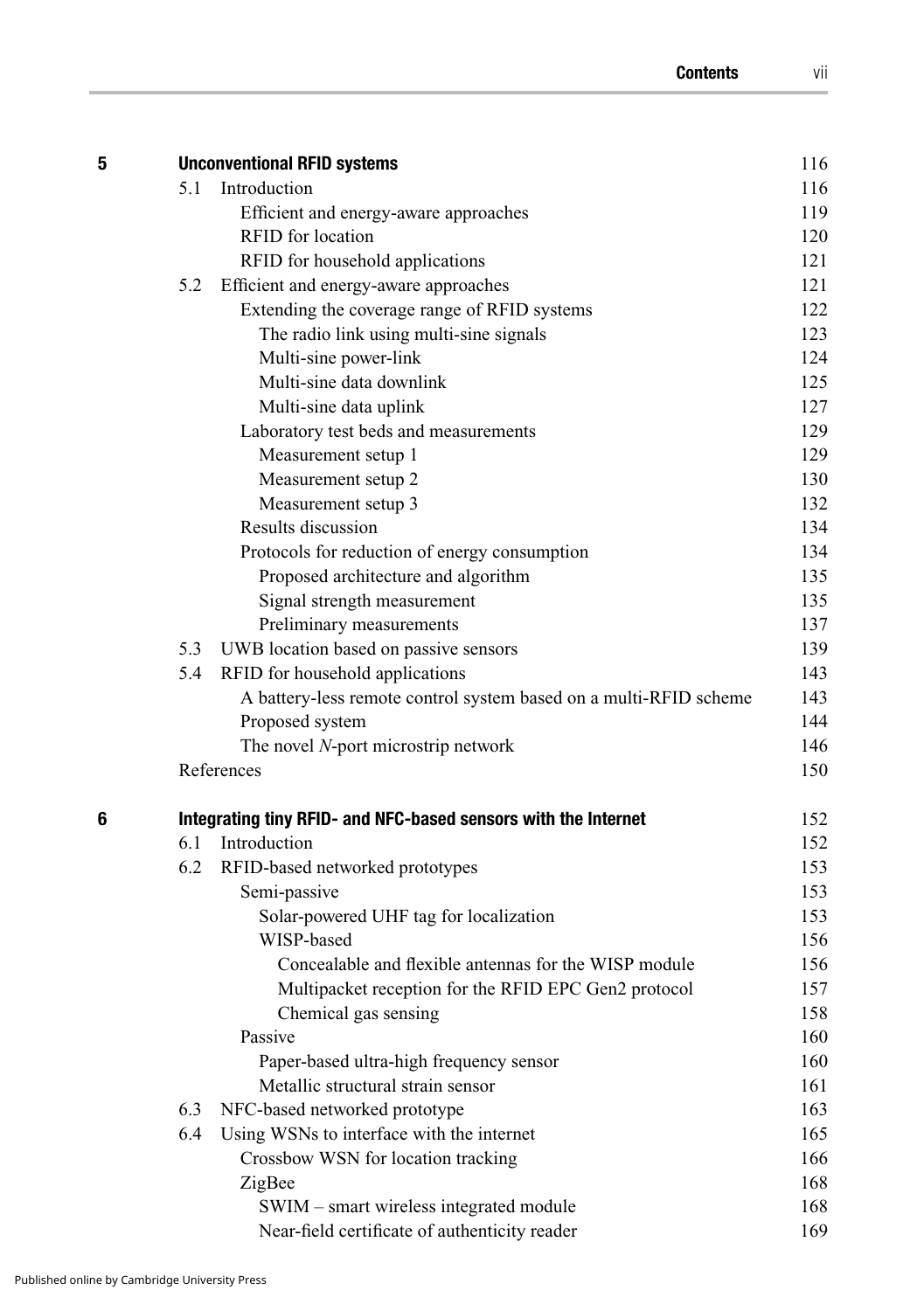|   |                                                                         | IPV6-enabling 6lowPAN                                       | 169 |
|---|-------------------------------------------------------------------------|-------------------------------------------------------------|-----|
|   |                                                                         | Extensions to mobile and pico-datacenter computing          | 172 |
|   | 6.5                                                                     | Conclusion                                                  | 172 |
|   |                                                                         | References                                                  | 173 |
| 7 |                                                                         | <b>Materials for substrates</b>                             | 176 |
|   | 7.1                                                                     | Introduction                                                | 176 |
|   | 7.2                                                                     | Substrate characterization                                  | 178 |
|   |                                                                         | Ring resonator method                                       | 178 |
|   |                                                                         | T resonator method                                          | 180 |
|   |                                                                         | Transmission line (TL) method for substrate loss            | 181 |
|   | 7.3                                                                     | Fabrication method for various substrates                   | 184 |
|   |                                                                         | Subtractive processes                                       | 184 |
|   |                                                                         | Milling                                                     | 184 |
|   |                                                                         | Lithography                                                 | 184 |
|   |                                                                         | Additive processes                                          | 185 |
|   |                                                                         | Inkjet printing                                             | 185 |
|   |                                                                         | Screen printing                                             | 188 |
|   |                                                                         | Mixed processes                                             | 189 |
|   |                                                                         | Appendix 7A: The effective width and effective permittivity | 191 |
|   |                                                                         | References                                                  | 193 |
| 8 | Organic conductors and semiconductors: recent achievements and modeling |                                                             | 195 |
|   | 8.1                                                                     | Introduction                                                | 195 |
|   | 8.2                                                                     | Active devices for printed RFIDs                            | 196 |
|   |                                                                         | Modeling tools for organic devices                          | 196 |
|   |                                                                         | High frequency rectifiers based on organic Schottky diodes  | 197 |
|   |                                                                         | Basic devices and circuits based on organic TFT             | 200 |
|   | 8.3                                                                     | Passive RFID components                                     | 203 |
|   |                                                                         | Graphene: the wonder material                               | 203 |
|   |                                                                         | Basic properties of graphene                                | 204 |
|   |                                                                         | Analogy of ballistic transport and electromagnetic waves:   |     |
|   |                                                                         | a rich concept                                              | 206 |
|   |                                                                         | Fabrication of graphene                                     | 207 |
|   |                                                                         | Modeling of the electromagnetics-quantum transport          |     |
|   |                                                                         | in graphene nanodevices                                     | 208 |
|   |                                                                         | Frequency domain: the combined Dirac-Poisson problem        | 209 |
|   |                                                                         | Time domain: the combined Dirac-Maxwell problem in the      |     |
|   |                                                                         | ballistic regime                                            | 213 |
|   |                                                                         | Graphene antennas for RFID and wireless applications        | 215 |
|   |                                                                         | Graphene in the microwave and mm-wave range                 | 216 |
|   |                                                                         | Antenna design and modeling                                 | 219 |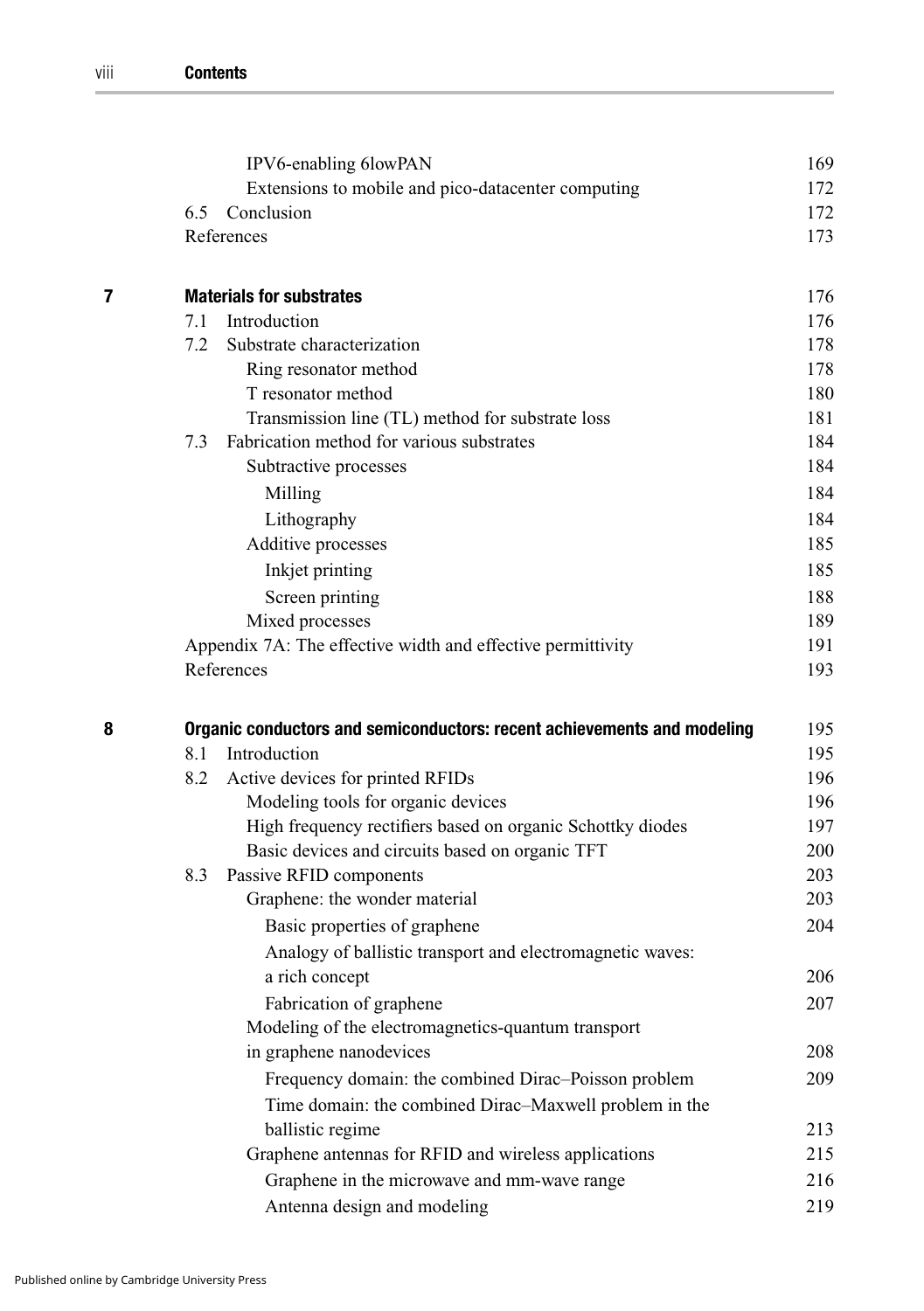|    | Acknowledgment                                                         | 223 |
|----|------------------------------------------------------------------------|-----|
|    | References                                                             | 223 |
| 9  | <b>RFID enabling new solutions</b>                                     | 228 |
|    | Introduction<br>9.1                                                    | 228 |
|    | 9.2<br>Time-domain reflectometry (TDR)-based chipless tags             | 230 |
|    | 9.3<br>Spectral signature-based chipless tags                          | 231 |
|    | Amplitude/phase backscatter modulation-based chipless tags<br>9.4      | 232 |
|    | 9.5 Other solutions?                                                   | 232 |
|    | 9.6 Novel RFID sensor                                                  | 233 |
|    | 9.7 Basic theory                                                       | 235 |
|    | Tag information encoding                                               | 236 |
|    | Received reader voltages                                               | 237 |
|    | Conversion products                                                    | 239 |
|    | Information recovery                                                   | 239 |
|    | 9.8 Applications                                                       | 240 |
|    | 9.9 Conclusions                                                        | 243 |
|    | References                                                             | 244 |
| 10 | Energy-efficient off-body communication using textile antennas         | 248 |
|    | 10.1 Introduction                                                      | 248 |
|    | 10.2 Basics of textile antenna design                                  | 248 |
|    | Textile materials/characterization                                     | 248 |
|    | Literature overview of textile antennas                                | 249 |
|    | Design examples                                                        | 249 |
|    | Dual-polarized textile patch antenna                                   | 249 |
|    | Textile antenna array                                                  | 251 |
|    | 10.3 Off-body links relying on space–time coding and textile antennas  | 251 |
|    | Introduction                                                           | 251 |
|    | Measurement setup                                                      | 252 |
|    | Measurement results                                                    | 253 |
|    | CDF and outage probability                                             | 254 |
|    | Bit error characteristics                                              | 255 |
|    | Real-time error performance                                            | 256 |
|    | 10.4 Off-body beam forming versus space-time coding                    | 257 |
|    | Experimental setup                                                     | 257 |
|    | Analysis of the received signals                                       | 260 |
|    | Beam forming power gain                                                | 260 |
|    | Time-dependent signal behavior                                         | 260 |
|    | 10.5 Energy-efficient channel tracking of off-body communication links | 262 |
|    | 10.6 Application domains                                               | 264 |
|    | 10.7 Conclusions                                                       | 265 |
|    |                                                                        |     |